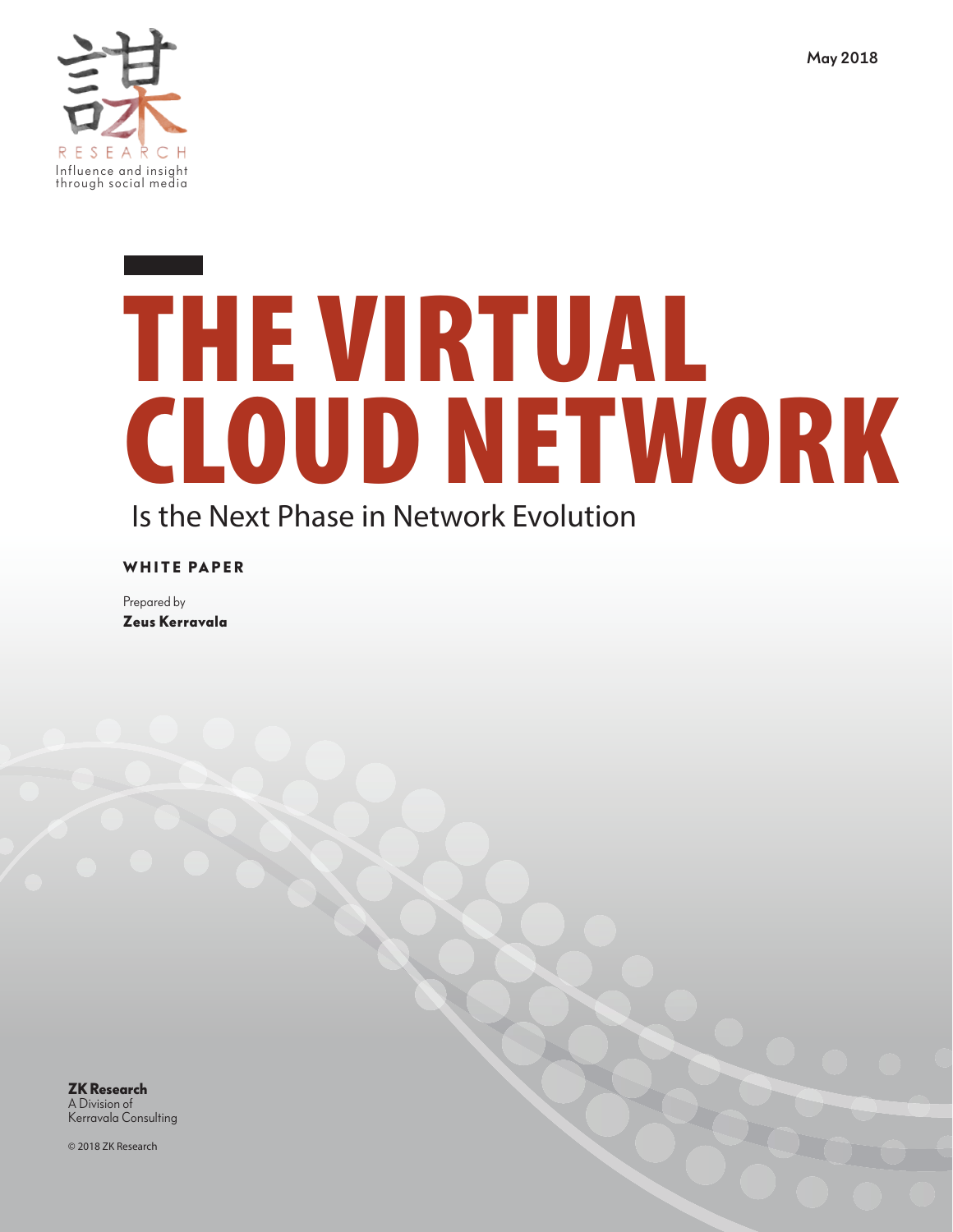#### **INTRODUCTION**

Businesses are evolving faster than ever before. Key technologies such as the cloud, mobility and the Internet of Things (IoT) are enabling organizations to undertake broad and deep digital transformations—changing the way companies operate, creating new business models and lifting employee productivity to new heights.

As digital transformation takes root in enterprises, a parallel shift is occurring from massive centralized data centers to the cloud and then to the edge of the network. It is at the edge where customer engagement and rich interactions are now happening; it's also where customers and enterprises alike generate valuable data and insights. But to make it work—and to extract every bit of value—all of this needs to be connected back to the business.

This is no longer theory; it's actually happening. The ZK Research 2018 Cloud Forecast is all the proof you need. This five-year forecast for cloud computing shows workloads in traditional data centers are on a sharp decline, with public and private clouds ascending. In 2018, traditional on-premises data centers hold 55% of workloads, while public and private cloud hold a combined 45%. By 2019, traditional IT infrastructure will dip below 50%, and it will sit at 41% in 2021, when public and private cloud combined will hold 59% of the market (Exhibit 1).

One of the most significant impacts of technology's rapid evolution is that the network must evolve to enable organizations to fully capitalize on the resulting hyperconnectivity.

Networking has always been about connecting users to applications, but apps were more centralized in the data center era. Now, apps are distributed and data is everywhere, so networking must evolve to connect the many silos of hardware designs and devices. Working with different sys-



**Exhibit 1: Cloud to Outstrip On Premises by 2019 and Dominate the Market by 2021**

### **ABOUT THE AUTHOR**

*Zeus Kerravala is the founder and principal analyst with ZK Research. Kerravala provides tactical advice and strategic guidance to help his clients in both the current business climate and the long term. He delivers research and insight to the following constituents: end-user IT and network managers; vendors of IT hardware, software and services; and members of the financial community looking to invest in the companies that he covers.*

ZK Research 2018 Cloud Forecast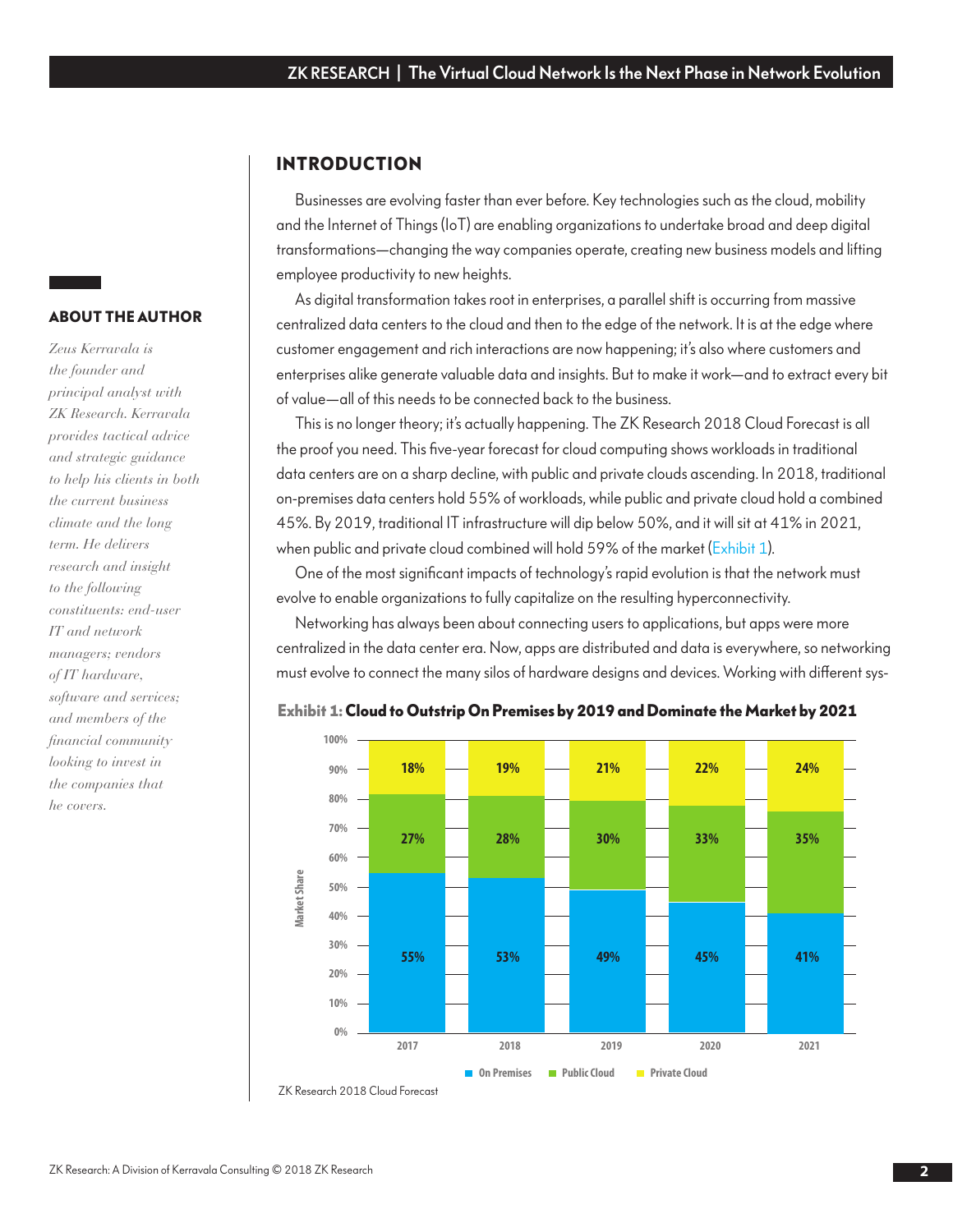tems, different dashboards and completely different technologies makes life hard—or impossible for IT teams. Enterprises need a common software-based abstraction to make these advances a practical reality.

Network evolutions have happened along with every major compute change—from the mainframe days when the network was simple, to the client/server era when the network became more complex, to the dawn of the internet age when the network was suddenly mission critical. At each step, the network has changed and become increasingly more valuable.

We now sit on the precipice of another massive change. With compute resources more scattered everywhere, networks must transform to handle the changing demands. In this report, ZK Research examines these trends and explores how a new network model—one based on virtual cloud networking—can help alleviate the strains on today's enterprises.

#### **SECTION II: THE HYPERCONNECTED ERA HAS ARRIVED**

One fundamental of today's digital world is that everything is connected. If something isn't connected today, it will be soon. Everything from buses and pill bottles to heart monitors and factory equipment is hooked up to the business network. But connecting everything is only the first step in creating a digital business. Those simple connections are not enough. To succeed in the digital economy, a business must be able to take advantage of those connections to extract all the data and intelligence that the network can provide to then support critical business decisions in real time.

As more devices, compute power, data and interactions are pushing to the edge, this creates new experiences and will forever change how people and things interact. Pervasive connectivity from the data center to the cloud to the edge ensures that the business has access to these valuable insights.

## Digital Transformation in Action

**For some,** the idea of digital transformation and the network edge is hard to grasp. Think of an airline. For decades, airlines have utilized technology in everything from avionics and navigation to fuel efficiency and logistics—but they have steered clear of technology that we all take for granted 30,000 feet below. Now, looking for every competitive edge possible to improve customer experiences, airlines are deploying highspeed internet streaming, the

ability to use mobile payments and other technologies. The challenge of undertaking such initiatives is even more complicated because the target for all the bits is a plane flying high above Earth at 600 miles per hour. Therefore, traditional

IT—centralized in a massive data center—wouldn't work. The bits wouldn't move fast enough. It takes the cloud and the edge network to put the data closer to the user and ensure it can make the trip high in the air above the real clouds.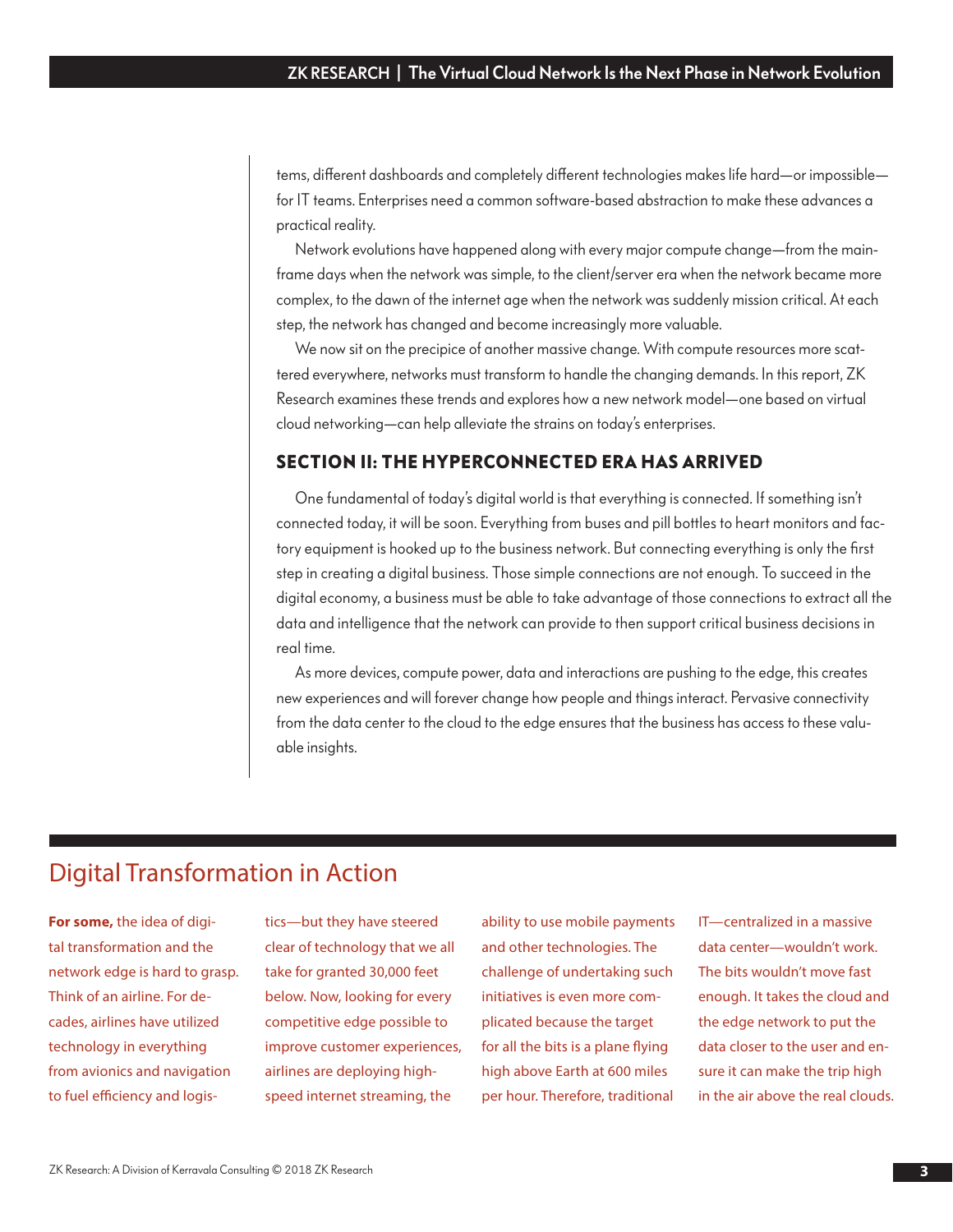Let's examine a few markers of this radical shift:

**The cloud is fundamentally changing everything.** The way developers design, build and release apps was transformed by the cloud—they can now move faster than ever. Perhaps more profoundly, the way people consume apps has been forever changed by the cloud. Apps are no longer device dependent, so people can get work done wherever they are and by using whatever device they happen to have with them at the time.

**Apps are no longer monolithic and vertically integrated.** Apps used to be islands of information. They could rarely share information with other critical pieces of infrastructure. Now, apps are disaggregated and distributed, can fetch data and other information from multiple sources, and can exist in different locations outside of the data center—in the cloud, at the edge of the network and in the billions of IoT devices that will exist in previously unimagined locations.

**Data and workloads are no longer tethered to physical location.** Data and workloads used to be tied to physical locations—constrained by either a computer or a corporate network. To get work done, users had to be onsite or in front of a computer. With the cloud, data and workloads are free from physical locations. They can exist in public or private clouds, at the edge of the network, on IoT devices—or a mix of the three. Consequently, people now have freedom to access critical assets wherever and whenever they need them, and those assets can move as needed between clouds, on demand. **4**ZK RESEARCH | The Virtual Cloud Network Is the Next Phase in Network Evolution<br>
of such that a steve mathematic of this radical shift.<br>
The doud is fundamentally changing overything. The way developed a single, hald and

These points emphasize that compute is the most critical infrastructure element in this app-driven revolution. As an ambient resource that can be accessed at any time by any other resource, compute exists in several different ways on the network—as cloud-based apps and services, in the burgeoning serverless frameworks, in edge computing and fog resources, and on ubiquitous mobile networks.

The pervasive nature of compute will generate massive stores of data as the number of connected devices and users skyrockets. IT departments will struggle with these new demands as they try to use existing infrastructure and tools to connect the avalanche of data and applications.

As we noted, the network has undergone several evolutions since the dawn of the computer age. But today's compute revolution—led by software, the cloud and new apps—has been accelerating unlike any transformation in the past. In the process, compute has left networking in the dust. That's because traditional networking has been tied to costly custom hardware rather than simpler and far superior software-based approaches in the app and cloud world that automate and orchestrate deployments, provide a suite of virtual services, and come with high performance and reliability built in.

As the network has evolved, compute and data have become more dynamic and distributed, making the network and its security more important than ever. Meanwhile, managing the network and ensuring it is secure has become an increasingly complex undertaking.

*As the network has evolved, compute and data have become more dynamic and distributed, making the network and its security more important than ever.*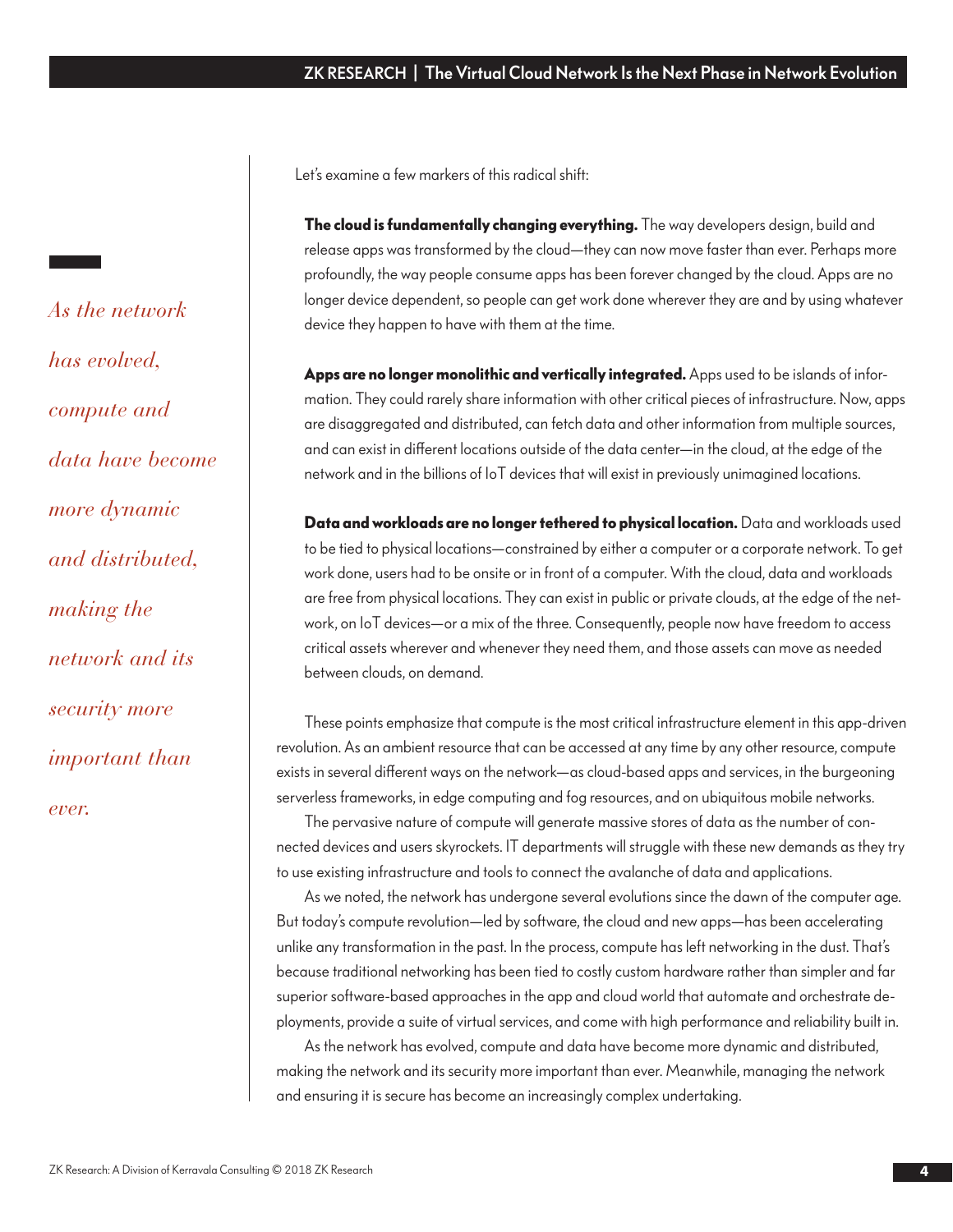Until recently, the network wasn't of much interest to business leaders; it was table stakes. "Get the network gear in place, make sure it has the bandwidth we need, and then don't bug me about it again." But with so much business-critical information traversing the average network today, it's become an asset that's a fundamental part of any strategy. Business leaders know that a properly aligned network can support and drive innovation across a company. Therefore, IT organizations need to change their mind-set from simply supporting infrastructure to focusing on the apps and data that the infrastructure supports.

So, what is the right model for IT groups to pursue?

Networks exist and are managed in silos—think of the data center network, a campus network, branch and edge networks, and public and private cloud networks. Each is different (i.e., different designs and different infrastructures) and will remain so. They require different skills, tools and processes. This is the opposite of agile; it takes too long to implement change and react. And with more and more devices and things connecting, this will only get more complex.

Software-defined networks were a step in the right direction. But moving to a software model while relying on the same old architecture won't get the job done these days. The data center approach—and the architectures that it involves—simply don't work in the cloud. Moreover, cloud architectures don't work at the edge of the network. To move into this new era, IT organizations will need an entirely new type of network.

### **SECTION III: A NEW MODEL FOR THE ENTERPRISE NETWORK IS NEEDED**

It's clear that the dynamics around the cloud, branch and edge are demanding a different type of network—one designed to handle the varying demands of the digital enterprise. ZK Research sees a virtual cloud network (VCN) as the best example of this new type of network[. Exhibit 2 c](#page-5-0)ompares the old model with the new digital enterprise model.

In the old model, depicted on the left side [of Exhibit 2, t](#page-5-0)he enterprise communicated with the various network elements using different silos—such as branch, public cloud, software as a service (SaaS), virtual private network (VPN) and edge.

As the fabric of a distributed world, a virtual cloud network is a single network abstraction that creates consistency regardless of the underlying hardware or services. It offers consistency from "the core to the hand" and provides pervasive connectivity (and security) for users to apps and businesses to data, wherever they are—consistently, from the data center to the cloud and the edge. The elements connected to a virtual cloud network (depicted on the right side of Exhibit 2)branch, public cloud, SaaS, user edge, IoT edge, user/customer and enterprise data center—all run on a common network with a consistent set of services.

The virtual cloud network is built on the same principles that underlie the cloud. Consequently, it can serve the needs of everything from the smallest firms to the largest cloud-scale companies equally.

*The dynamics around the cloud, branch and edge are demanding a different type of network.*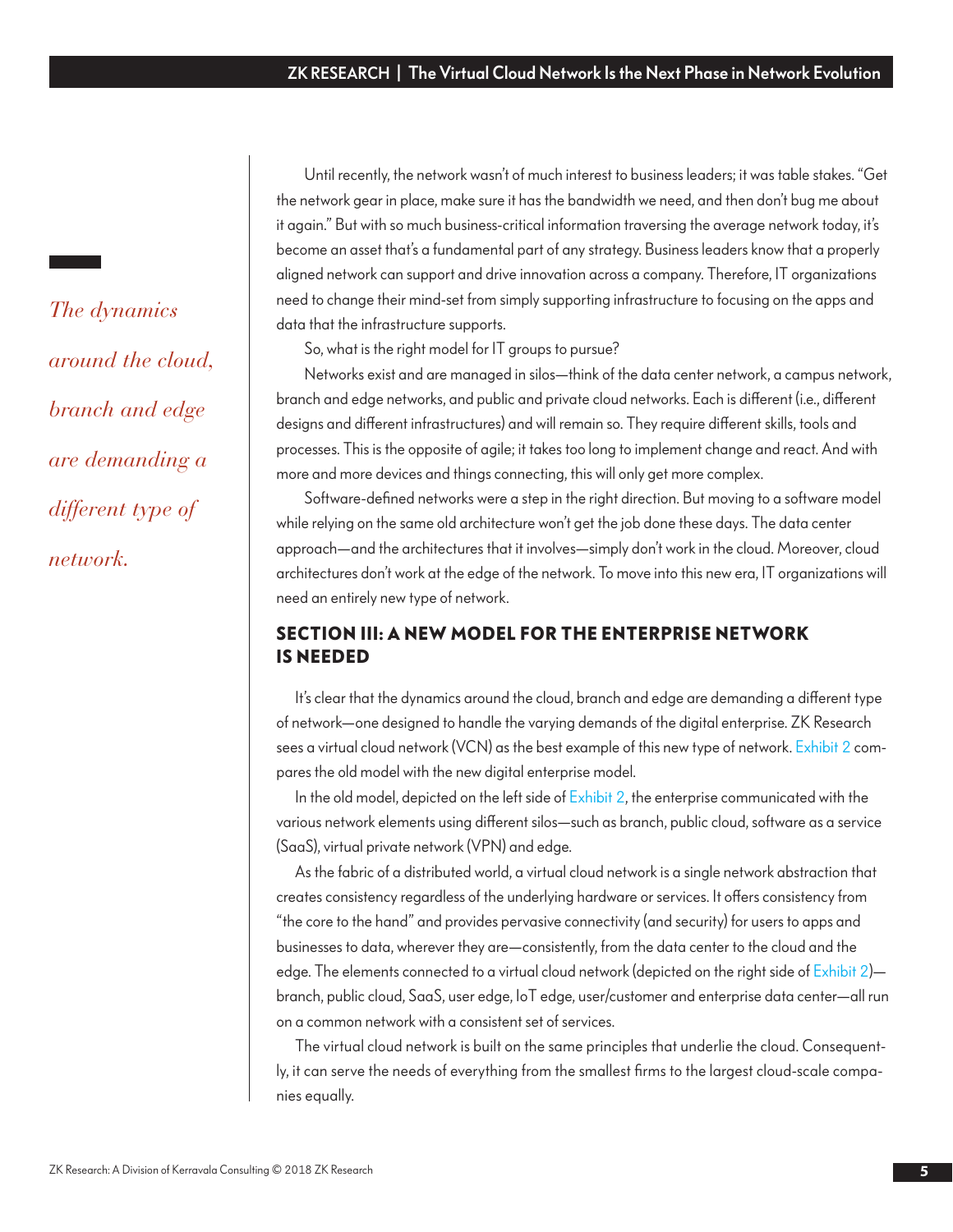

#### <span id="page-5-0"></span>**Exhibit 2: A New Model for the Digital Enterprise**

ZK Research, 2018

The key characteristics of a virtual cloud network are as follows:

**Automated:** The provisioning, deployment and management of network and security services across the enterprise have historically been done manually, leading to high amounts of human error and slow deployment cycles [\(Exhibit 3](#page-6-0)). Automation can significantly speed this up and reduce unplanned downtime to zero. Also, automation will free up valuable engineering time, enabling those resources to focus on innovation and strategic initiatives.

**Programmable:** Application development and network operations are coming together, and programmers need the ability to access network services in order to build differentiated applications that create competitive advantage.

**API accessible:** The days of configuring the network and accessing information through a command line interface (CLI) have come to an end. Obviously, application developers will prefer to interface with the network via application programming interfaces (APIs), but so should network engineers who can manage the network through the same interfaces. This can greatly reduce the complexity associated with network operations.

**Elastic:** The cloud enables businesses to add compute and application resources on demand and then scale up capacity quickly. The network requires the same level of elasticity to ensure applications are performing optimally regardless of where workers, applications or data are located.

**End to end:** Network operations teams have historically treated the network as a set of discrete places, such as the campus, branch, data center and edge. Applications, of course,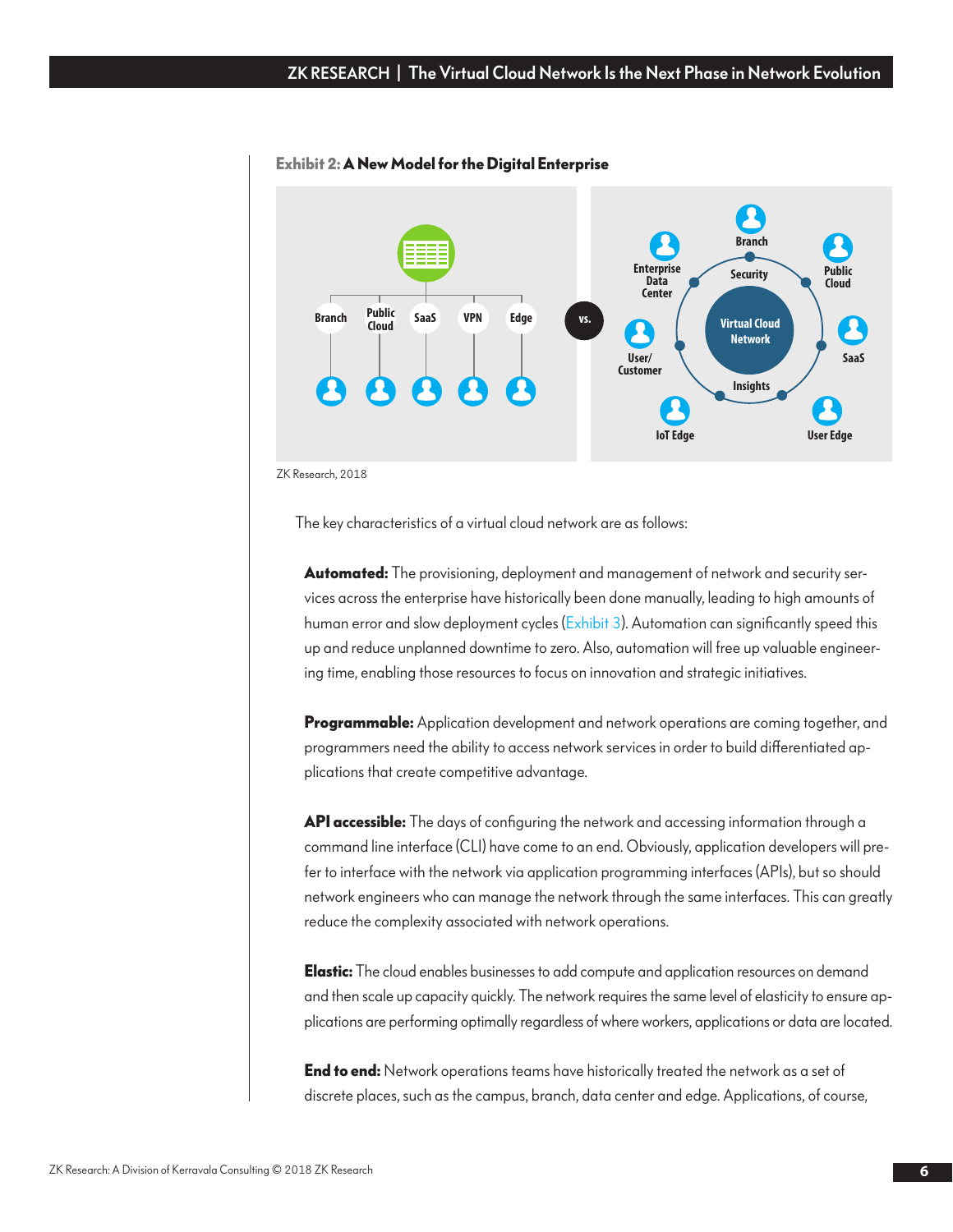#### <span id="page-6-0"></span>ZK RESEARCH | The Virtual Cloud Network Is the Next Phase in Network Evolution



#### **Exhibit 3: Human Error Creates Significant Downtime**

ZK Research 2017 Network Purchase Intention Study

traverse all of these and require consistency in the areas of performance and security. A virtual cloud network considers the network in its entirety and removes these silos.

**Autonomous:** Over time, a virtual cloud network will be autonomous and dynamically reconfigure as the business environment changes as dictated by business policy. For example, if an organization decides that it's safest to put all IoT devices in a single, secure zone and then something is moved out of the zone, the network should adapt to extend that segment.

**Machine learning based:** The network is generating massive amounts of network data—far too much for even the most experienced engineer to connect the dots to understand what is happening. Machine learning can be used to recognize breaches, spot congestion points that might be impairing application performance and even predict when issues will occur before they happen so corrective action can be taken before they impact the business.

**Application centric:** Legacy networks are designed without considering what types of applications are currently running on them and what kinds of services and resources are required. A virtual cloud network is built with the needs of all types of applications—cloud and on premises—in mind.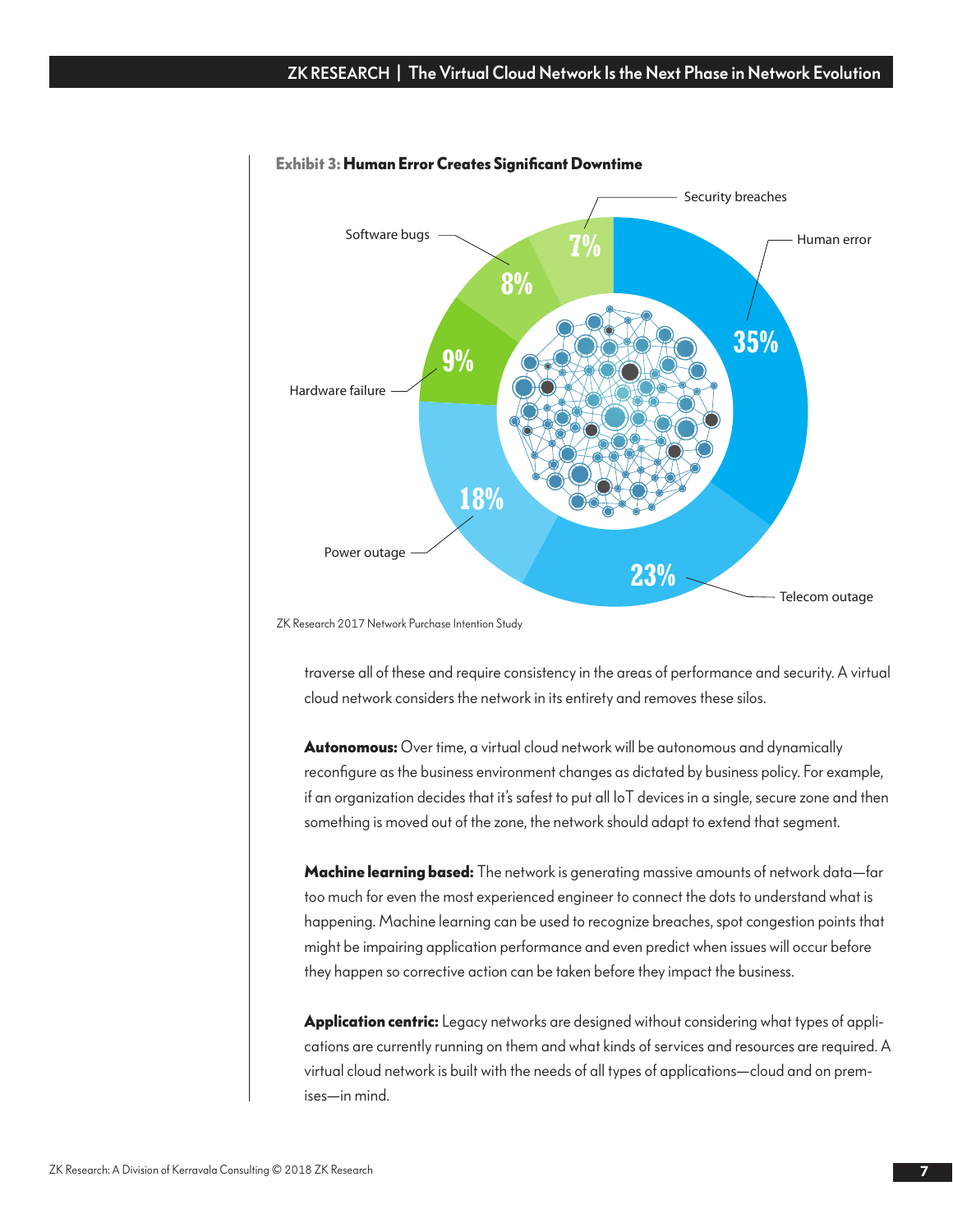A key to the virtual cloud network is that it's independent of the physical infrastructure. Consequently, any network or security service can be delivered to any point when required. This is critical in protecting workloads and dynamic resources whether they exist on virtual machines, containers or even a native application on a bare metal system.

Of course, the virtual cloud network is software centric rather than hardware centric. Software decouples the control elements from the underlying hardware. With network services abstracted from the infrastructure, they become a set of services that can be applied anywhere. In a hardware-based network, a service is specific to that physical device and the location where it resides. On the contrary, with a software-centric network, every part of the network is treated as equally important.

IoT, mobility and cloud rely on the network, and the virtual cloud network is the business fabric that ties everything together. The virtual cloud network integrates security into the network and moves management into an event-driven function over the long term.

The virtual cloud network provides several critical business benefits, including the following:

**Accelerated digital transformation:** A virtual cloud network can speed up an organization's digital journey by ensuring consistent connectivity and security to all parts of the business.

**Improved security:** Historically, securing a network has been a chore. But with the virtual cloud network, security is intrinsic and no longer gets in the way of operating the network; it is integrated into the core functions.

**Data insights:** The virtual cloud network provides ubiquitous and consistent connectivity to all elements of the business, improving the ability to process and generate business insights in real time.

**Operational consistency:** Breaking down the network silos will impart significant benefits to the business. These benefits go beyond the typical total cost of ownership (TCO) calculated in technology purchases—extending to all parts of a business.

**Policies that follow users and apps:** Policies used to be network based, so apps and users had to adapt. With the virtual cloud network, network policies are portable and work for the users and the apps wherever they need them.

## **SECTION III: WHAT TO LOOK FOR IN A VIRTUAL CLOUD NETWORK SOLUTION PROVIDER**

Virtual cloud networking is a burgeoning network category. There are numerous options and solution providers to consider. The decisions a business makes when selecting a solution could mean the difference between success and failure.

## The Future

Although we are years away from a totally autonomous network, a virtual cloud network lays the foundation for it. In the not-too-distant future, organizations will define business policies that govern how the network operates and responds. As conditions change, the network will reconfigure itself based on these rules.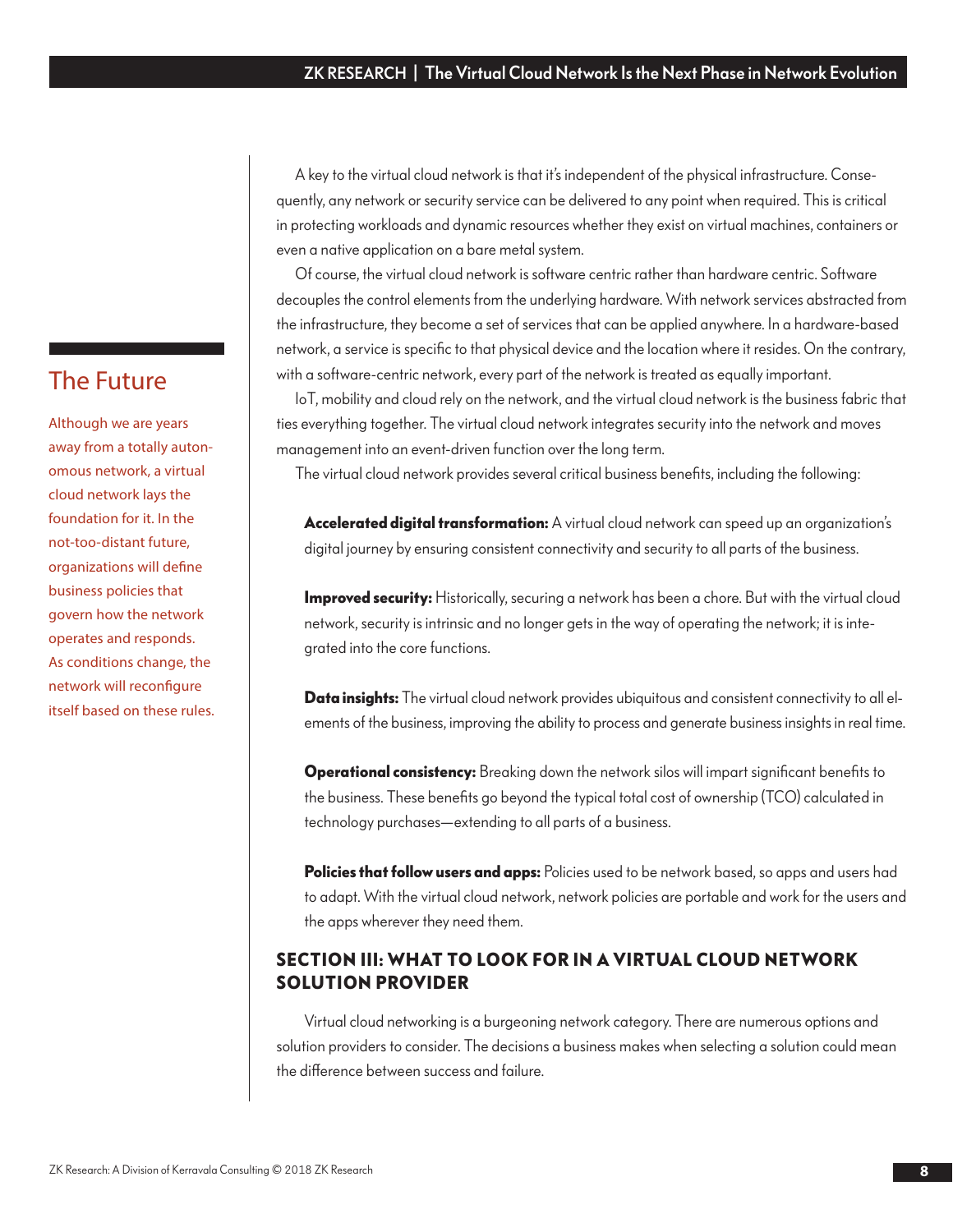When contemplating a networking strategy for digital business, companies should consider that a virtual cloud network should fulfill the following criteria:

**Be software based and hardware independent:** A virtual cloud network should abstract the network from the underlying hardware and should be entirely software based.

**Work with all forms of compute infrastructure:** A virtual cloud network should be adept at working with virtual machines, cloud implementations and containers.

**Be automated and orchestratable:** A virtual cloud network should have extensive automation capabilities that can make the network run independently—or with only minimal human intervention. It should also orchestrate requests, quickly automating network configurations.

**Have a programmable infrastructure with rich APIs:** A virtual cloud network should have a suite of APIs that facilitate connections with a wide variety of applications. It should be programmable so that it can respond to traffic trends.

**Be built on cloud-native principles:** Using a network that was built in another era is a nonstarter. A virtual cloud network should be built with the same ideas that underlie cloud-native software. Most importantly, it should be a retrofit of a hardware-based network.

**Work with any underlying hardware or cloud service:** A virtual cloud network should work seamlessly with any hardware or cloud service, including infrastructure as a service (IaaS), platform as a service (PaaS) and SaaS.

**Include consistent, integrated security:** These days, security is of paramount importance. Businesses don't want to see their names splashed across social media as the latest hacking victim. A virtual cloud network should include intrinsic security that is consistent and naturally integrated across the entire solution.

**Be run from a single pane of glass:** Being able to manage the network from one location and one screen is critical to the smooth functioning of an IT organization—and is a significant attribute of a virtual cloud network.

### **SECTION IV: CONCLUSION AND RECOMMENDATIONS**

The world is hyperconnected. Today's networks were designed for a different era. We now need a different approach—one focused on distributed applications, compute resources and the need for consistent connectivity and security from the data center to the cloud and the edge.

# Benefits of a Virtual Cloud Network

**CROSS-FUNCTIONAL AWARENESS** that eliminates technical silos and breaks down organizational silos

**FASTER TIME TO MARKET** that means a company can release products and realize revenue quicker than ever

**SIMPLIFIED MANAGEMENT**  that means IT staff can manage the needs of the network while focusing on other pressing IT needs

For IT staff, a virtual cloud network provides an opportunity to achieve the following:

**TAKE A LEADERSHIP ROLE** in a company that rolls out a virtual cloud network by leading innovation.

**ADVANCE BEYOND** their previously defined networking career path.

**RESKILL** and take on work that is of higher value to the company and their career.